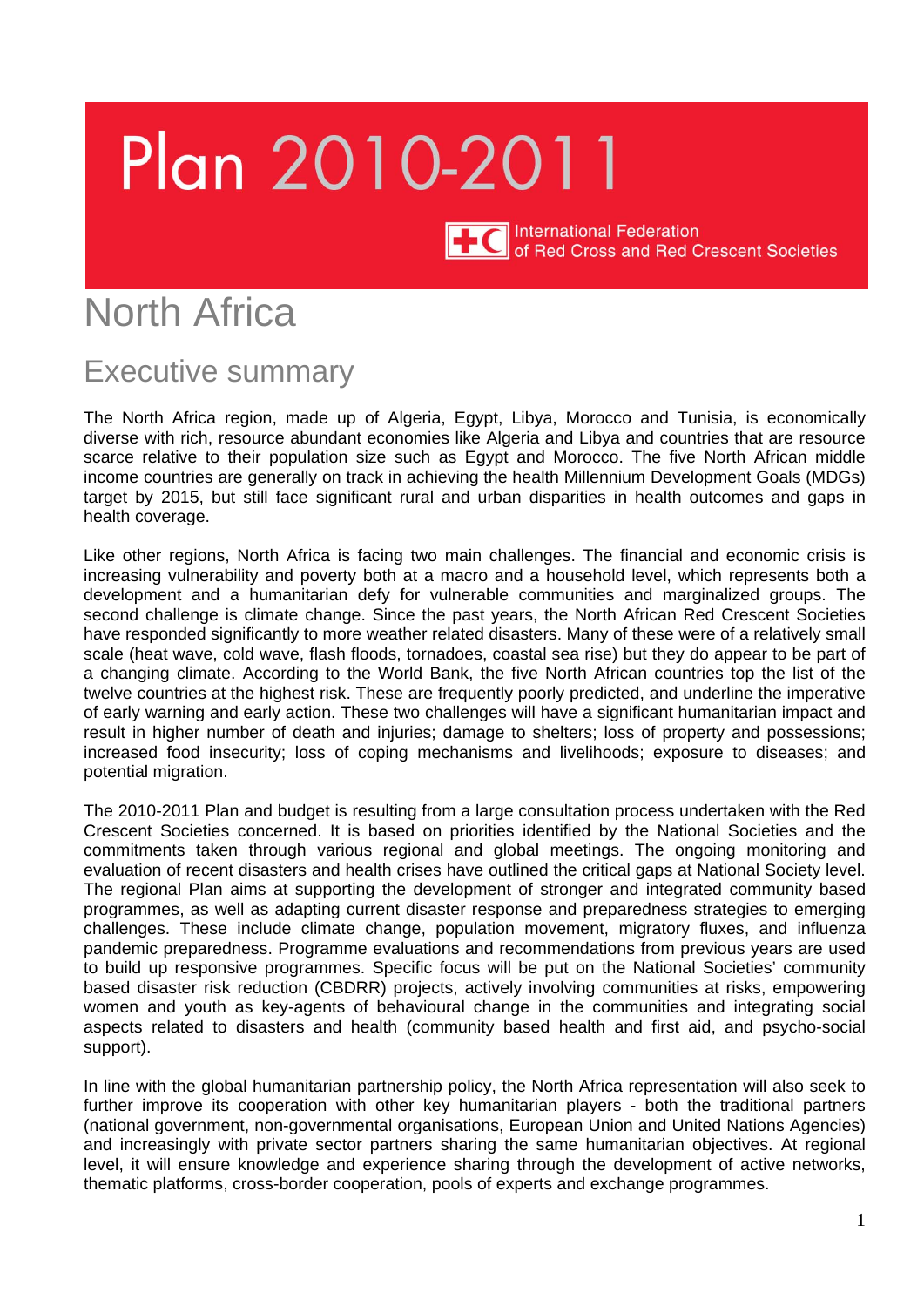The new emphasis on humanitarian diplomacy will enable National Societies and the International Federation to more effectively engage in the humanitarian debate, maximise its resources and build partnerships. Engaging in more robust humanitarian diplomacy with the range of external actors will foster greater understanding of the role of the Red Crescent in the development and capacity building contexts. Enhancing greater awareness of the work of the Red Cross/Red Crescent (RC/RC), and the Values that underpin their work, will flow from the stronger and more consistent emphasis on communicating RC/RC positions that humanitarian diplomacy necessarily entails.

The total 2010-2011 budget is CHF 3,860,059 (USD 3,741,169 or EUR 2,539,918) *[Click here to go](http://www.ifrc.org/docs/Appeals/annual10/MAA8200110pb.pdf) [directly to the summary budget of the plan.](http://www.ifrc.org/docs/Appeals/annual10/MAA8200110pb.pdf)* 

# Regional context

North Africa is the most heavily populated sub-region of the Arab world, but is rarely seen at the heart of developments in the broader Middle-East context despite the fact that countries in North Africa radiate stability. The rate of economic growth is on average 5-6%. Abounding energy supplies and cooperation in the war on terror have led to close partnerships with Europe and the United States, but appearances can be misleading. In Egypt, Morocco, Algeria, Tunisia and Libya, socio-economic as well as political tensions seriously threaten the consensus between the government and the people making the concept of human security in the region more fragile. This new concept, which complements that of national security, brings into perspective the kind of material and moral foundation that secures lives, livelihoods and an acceptable quality of life for the majority. Human security is a prerequisite for human development, and its widespread absence in Arab countries has held back their progress<sup>1</sup>.

External interest in North Africa tends to highlight the more violent manifestations of insecurity in the region, whether these are related to terrorism, drugs and arms-smuggling or clashes between police and migrants seeking entry into Europe. However, the real security threats are not so much transnational as local and human ones. Economic reforms have certainly improved overall growth rates and nominal income levels, but insufficient institutional reforms have encouraged different forms of parallel engagement to take root. Both the increase in Islamist activism across the region and the rise in illicit migration and economic activity can be traced to the weakening bonds between state and society.

North Africa offers good conditions for positive development: economic and cultural exchange with the Mediterranean region, proximity to the European Union, a wealth of resources and economic stability from tourism, construction, textiles and agriculture exports. Therefore, North African countries have acquired prosperity that has stimulated development in other African countries. Morocco, Algeria and Libya could even settle part of the debt of other countries. At the same time not everybody is profiting from the development. The current system hinders political and economic engagement outside of elite circles. As long as civil societies show a variety of socioeconomic and cultural cleavages and remain seriously divided along religious-secular, urban-rural, male-female, modern-traditional, literate-nonliterate concepts, it will be difficult to envisage a real development for the population without addressing several in depth social reforms. The countries still lack a skilled and qualified workforce that can adapt to the challenges of globalization; a targeted public and private investment in the education, health and welfare systems; and a political and economic environment that encourages innovation, creativity and endeavour.

Less immediately controllable are also the outburst of social and economic discontent that hit the whole region, especially during the sharp price rise affecting imported foodstuffs, above all the wheat which rose by 30% in 2008-2009. Recent fluctuations in global food prices as well as the current global economic crisis have put even more people into poverty and malnutrition. Health systems leave many beyond their reach. Algeria has seen the most sporadic unrest in both urban and rural areas, but Egypt, Tunisia and Morocco witnessed sudden outbreaks of violence during 2008 in a region of high youth unemployment. Unemployment is a major source of insecurity in the region. The knowledge that North Africa's economies are not impoverished but are directing too few resources to meet the younger

<u>.</u>

<sup>1</sup> Arab Human Development Report (AHDR) 2009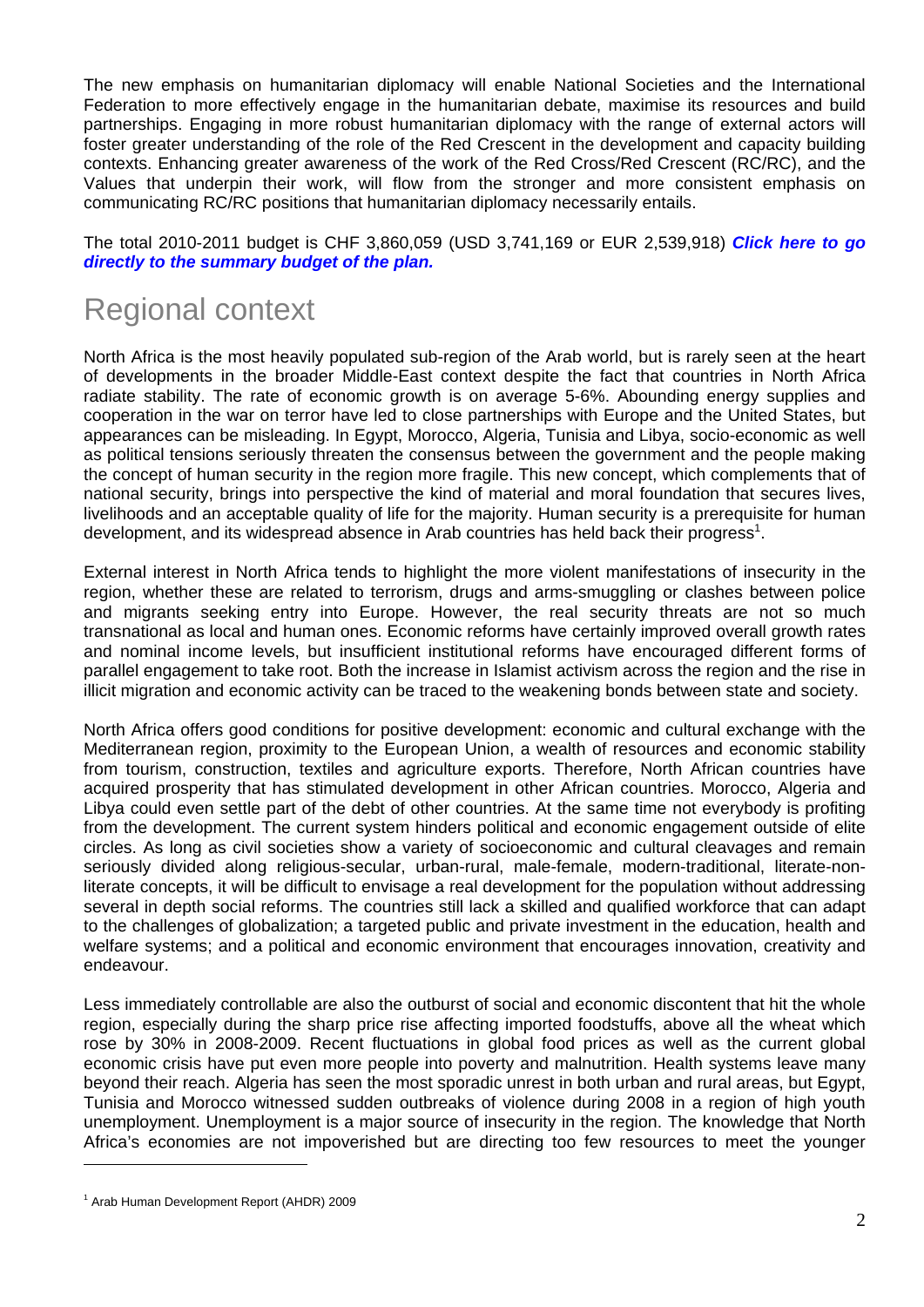generation's needs can be very destabilizing for those forced to stay. Two-third of the population of Egypt, Algeria and Morocco (the three most populated states) are currently under 25 years of age; yet it is in these states that education and training for the market place and the opportunities for officially supported entrepreneurship are at their weakest. Female rural illiteracy rate is 80% in Morocco; 72% of the under 30s are unemployed in the tertiary education. Even in the demographically smaller Tunisia and Libya, the lack of job opportunities has created rising tensions among unemployed Tunisian graduates, while 80% of Libyans remain dependent on the state employment, housing and subsidized living cots. Unemployment also often wears a female face. Unemployment rate for Arab women are higher than those for Arab men and among the highest in the world.

Added to this dimension, the North Africa region is facing growing challenges to the security of its population from environmental stresses, resulting from population pressures, urban growth, water scarcity/water pollution (impacting food security and livelihoods), desertification (second highest ratio of desert with over three-fourth of the land), and climate change (which causes shortage, reduced agricultural production, large population transfers to foreign countries, lower level of economic activity and threat to national security).

Another challenge is the absence of a proper North African intra-regional trade. One of the main reasons remains the lingering conflict over the future of the Western Sahara, affecting the relations between Algeria and Morocco. The net effect has been to stall not only the exploration of complementarities of trade between the two countries but also the prospects of developing a wider regional framework for cooperation and trade despite the willingness of the Arab Maghreb Union (UMA). Yet recent studies have estimated that the benefits of regional integration would almost double current levels of regional trade and account.

| (Source:<br><b>AHDR 2009)</b>                                                       | <b>Morocco</b>                                   | Algeria                                                 | <b>Tunisia</b>                                  | Libya                                                  | Egypt                                             |
|-------------------------------------------------------------------------------------|--------------------------------------------------|---------------------------------------------------------|-------------------------------------------------|--------------------------------------------------------|---------------------------------------------------|
| <b>Surface Area</b>                                                                 | 446,6th sq km                                    | 2,381th. sq km                                          | 163,6th. sq km                                  | 1800th. sq km                                          | 1,001 th.sq km                                    |
| <b>United</b><br><b>Nations</b><br>Human<br><b>Development</b><br><b>Index rate</b> | 123                                              | 102                                                     | 87                                              | 64                                                     | 111                                               |
| <b>Population</b>                                                                   | 31 million<br>31.5% is under 15<br>years of age. | 32.4 million<br>30.4% is under 15<br>years of age.      | 10 million<br>26.7% is under 15<br>years of age | 5,7 million<br>30.4% is under<br>15 years of age       | 72.6 million<br>33.9% is under<br>15 years of age |
| <b>Population</b><br>growth (%)                                                     | 1.2                                              | 1.5                                                     | 1,0                                             | 1.9                                                    | 1.7                                               |
| <b>Urban</b><br>population<br>(% of total<br>pop.)                                  | 58,7                                             | 63,3                                                    | 65,3                                            | 84,8                                                   | 42.8                                              |
| Life<br>expectancy                                                                  | 68                                               | 71                                                      | 71,5                                            | 71                                                     | 69                                                |
| Poverty (%<br>below the<br>national<br>poverty line)                                | 19%                                              | 22.6%                                                   | 7.6%                                            | n/a                                                    | 16.7%                                             |
| Language                                                                            | Arabic/French                                    | Arabic/French                                           | Arabic/French                                   | Arabic/English                                         | Arabic/English                                    |
| Religion                                                                            | Islam                                            | Islam                                                   | Islam                                           | Islam                                                  | Islam                                             |
| <b>Gross</b><br><b>Domestic</b><br><b>Product per</b><br>capita (USD)               | 4,555                                            | 7,062                                                   | 8,371                                           | 10,335                                                 | 4.337                                             |
| <b>School</b><br>enrolment                                                          | 58%                                              | 73%                                                     | 75%                                             | 94%                                                    | 76%                                               |
| Literacy of<br>adult<br><b>Men</b><br>Women                                         | 52.3%<br>65.7%<br>39.6%                          | 69.9%<br>79.6%<br>60.1%                                 | 74.3%<br>83.4%<br>65.3%                         | 83.44%<br>92,8<br>74,08                                | 71.4%<br>83%<br>59.4%                             |
| <b>Health</b><br>services and<br>social<br>security                                 | Weak $-$ poor access<br>in rural areas           | Have deteriorated.<br>preventive services<br>to improve | Good level of health<br>care & social security  | <b>Health services</b><br>reasonably well<br>developed | Limited access<br>for poor people                 |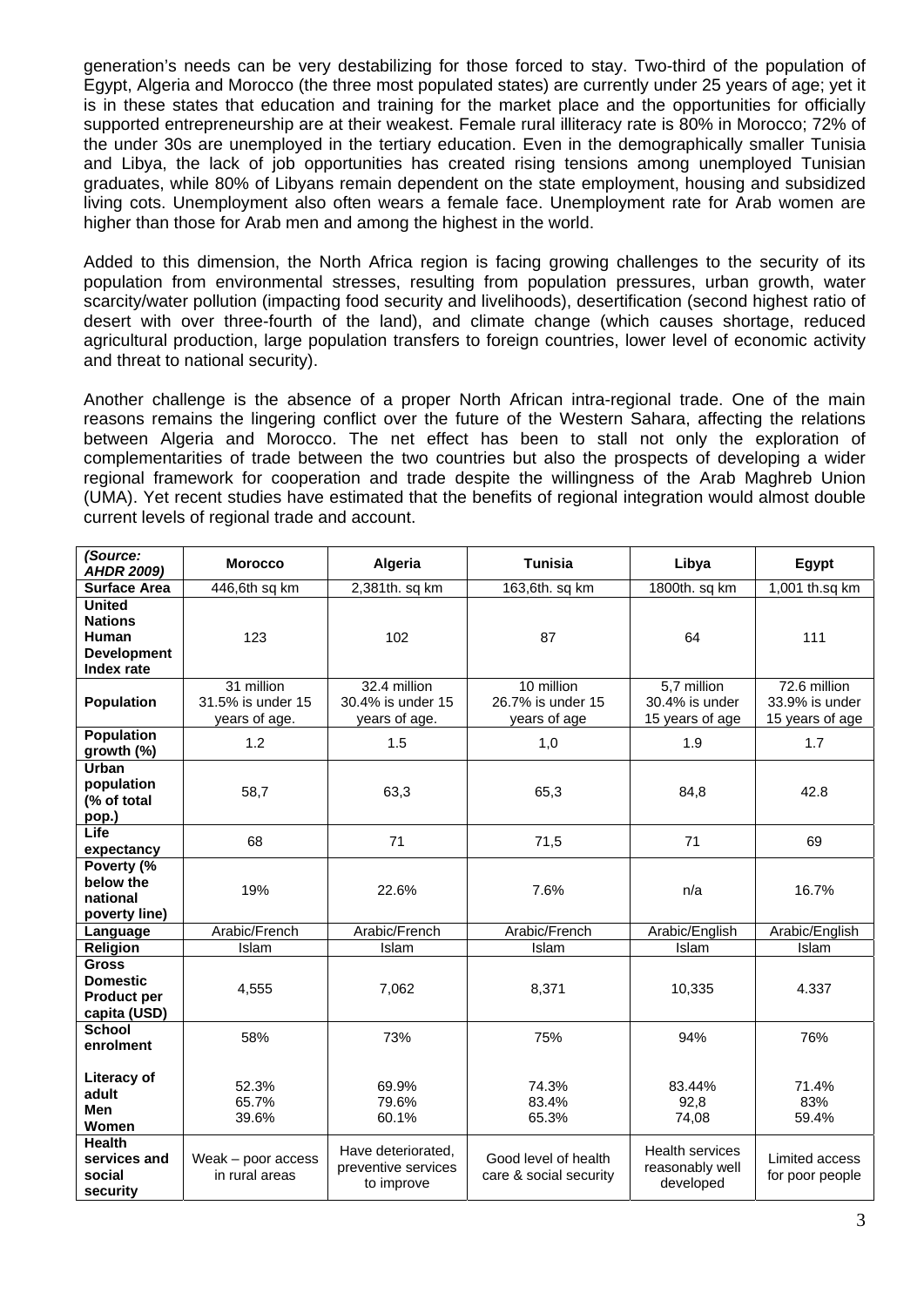| <b>HIV/AIDS</b><br><b>Prevalence</b><br>$%15-49$<br>years (2005) | $0.1$ [0.1-0.4]                                     | $0.1$ [< $0.2$ ]                                                   | $0.1$ [0.1-0.3]                           | $\left[ <0.2 \right]$       | $< 0.1$ [ $< 0.2$ ]                                                         |
|------------------------------------------------------------------|-----------------------------------------------------|--------------------------------------------------------------------|-------------------------------------------|-----------------------------|-----------------------------------------------------------------------------|
| Disasters/cri<br>sis                                             | Earthquake, floods,<br>violence, avian<br>influenza | Earthquake, floods,<br>landslides,<br>violence, avian<br>influenza | Floods,                                   |                             | Earthquake,<br>violence                                                     |
| <b>Others</b>                                                    | Migrants, food<br>security                          | Migrants, food<br>security                                         | Migrants, threat for<br>terrorist attacks | Economic<br>embargo lift up | Earthquake,<br>avian influenza,<br>food security,<br>population<br>movement |

# National Society priorities and current work with partners

In line with the vision of Strategy 2020 *"To inspire, encourage, facilitate and promote at all times all forms of humanitarian activities by National Societies, with a view of preventing and alleviating human suffering, and thereby contributing to the maintenance and promotion of human dignity and peace in the world" (Article 4, Federation Constitution),* the five National Societies of North Africa are concentrating their efforts to reduce vulnerabilities through focused programmes in the field of disaster management and health and care.

North African Red Crescent Societies are the longest established humanitarian organizations in each country, benefiting from relatively strong structures and well present across the national territory through their network of regional, local branches, structures (hospitals, clinics, blood banks, community centres, first aid training centres, youth clubs) and volunteers.

|                           | <b>Algerian RC</b>                                                  | <b>Egyptian RC</b>                                                                                                                                                                                                        | Libyan RC                                                                                                                                                            | <b>Moroccan RC</b>                                                                                                                                                                                                                                                                                | <b>Tunisian RC</b>                                                                                                                                                                                            |
|---------------------------|---------------------------------------------------------------------|---------------------------------------------------------------------------------------------------------------------------------------------------------------------------------------------------------------------------|----------------------------------------------------------------------------------------------------------------------------------------------------------------------|---------------------------------------------------------------------------------------------------------------------------------------------------------------------------------------------------------------------------------------------------------------------------------------------------|---------------------------------------------------------------------------------------------------------------------------------------------------------------------------------------------------------------|
| Date of foundation        | 1956                                                                | 1912                                                                                                                                                                                                                      | 1957                                                                                                                                                                 | 1957                                                                                                                                                                                                                                                                                              | 1957                                                                                                                                                                                                          |
| <b>Number of branches</b> | 48                                                                  | 27                                                                                                                                                                                                                        | 32                                                                                                                                                                   | 71                                                                                                                                                                                                                                                                                                | 24                                                                                                                                                                                                            |
| <b>Strategic plan</b>     | NA.                                                                 |                                                                                                                                                                                                                           |                                                                                                                                                                      |                                                                                                                                                                                                                                                                                                   |                                                                                                                                                                                                               |
| <b>Programmes</b>         | Health,<br>disaster<br>response,<br>social<br>welfare.<br>migration | Health<br>and<br>care<br>(first<br>aid/CBHFA/psycho-<br>social support/HIV-<br>AIDS/blood).<br>pandemic<br>preparedness<br>(influenza),<br>community health,<br>disaster<br>management,<br>social welfare,<br>road safety | Health<br>and care<br>(first aid/ psycho-<br>social<br>support/<br>HIV-AIDS/blood),<br>disaster<br>management,<br>social<br>welfare,<br>safety,<br>road<br>migration | Health<br>and<br>care<br>(first<br>aid/CBHFA/psycho-<br>social support/HIV-<br>AIDS).<br>pandemic<br>preparedness<br>(influenza),<br>community health,<br>disaster<br>management<br>including<br>disaster<br>risk<br>reduction,<br>community health,<br>social welfare, road<br>safety. migration | Health<br>care<br>and<br>(first aid/<br>psycho-<br>social<br>support/<br>HIV-AIDS),<br>pandemic<br>preparedness<br>(influenza), disaster<br>management,<br>welfare,<br>social<br>safety,<br>road<br>migration |

North Africa Red Crescent Societies priorities are regularly assessed, reviewed and identified in line with the regional and international context, and emerging vulnerabilities resulting from the new humanitarian context and challenges. Since the last few years, external and internal challenges have multiplied. From environmental pollution, international terrorism, big population movements, the global financial crisis and the rise of other cross-border threats such as pandemics, the drug trade, human trafficking, all have changed the traditional order of priority, placing the focus on climatic change, influenza pandemic preparedness, DRR, and community based programmes. However, the National Societies will continue to address as part as their long term plan, their traditional priorities within the four core areas.

The five Red Crescent Societies are well represented in the several regional networks, reference, technical and thematic working groups (disaster management/DRR, health, youth) and task forces (influenza pandemic preparedness), contributing effectively to the Strategic Dialogue initiated in 2008 by the MENA zone.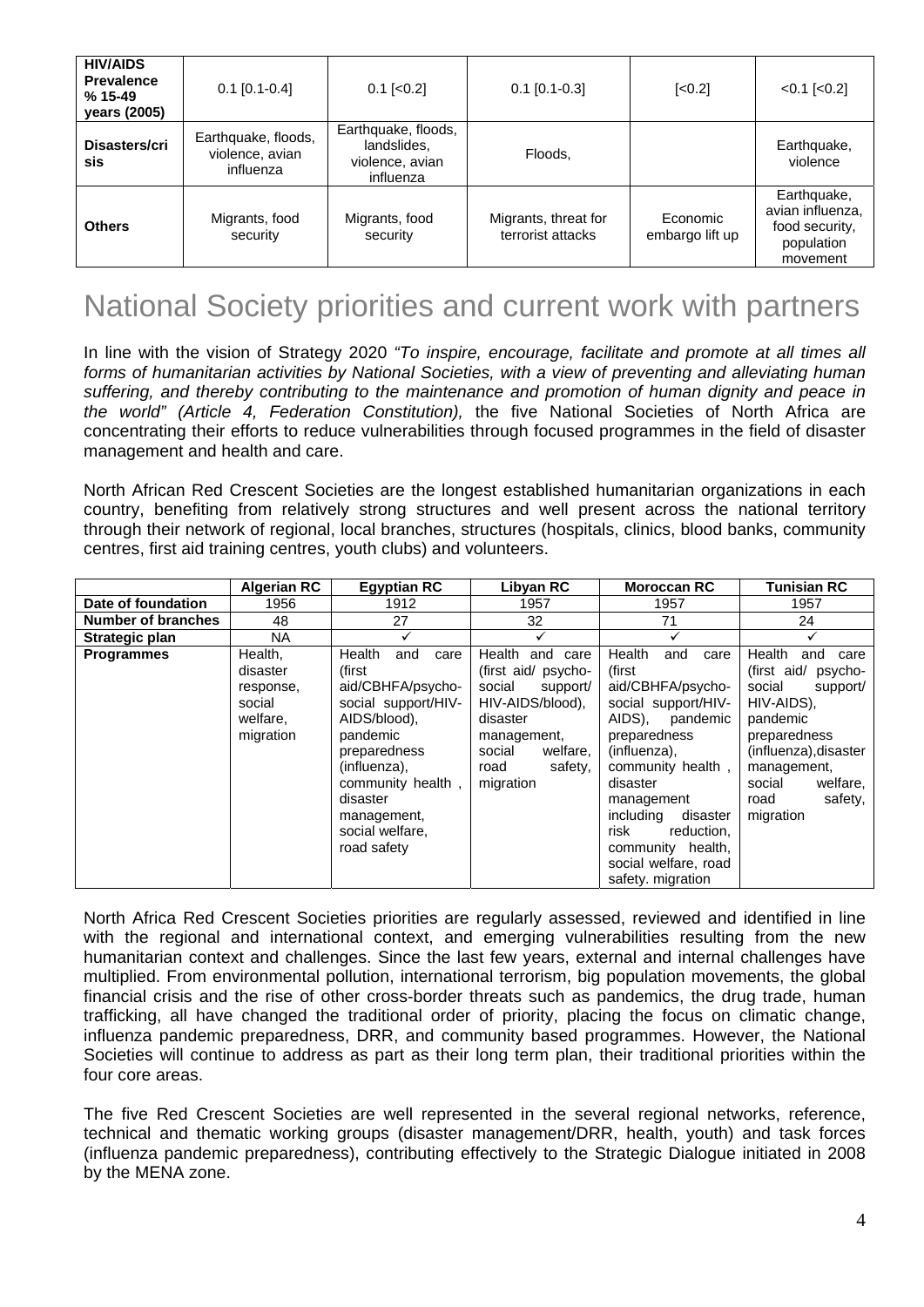## **Partner Mapping**

|                                                                                                                                                                                                         | Algeria                                                                                                                          | Egypt                                                                                                   | Libya                                         | <b>Morocco</b>                                                                                                                                                  | Tunisia                                                                  |
|---------------------------------------------------------------------------------------------------------------------------------------------------------------------------------------------------------|----------------------------------------------------------------------------------------------------------------------------------|---------------------------------------------------------------------------------------------------------|-----------------------------------------------|-----------------------------------------------------------------------------------------------------------------------------------------------------------------|--------------------------------------------------------------------------|
| <b>ICRC</b>                                                                                                                                                                                             | International<br>humanitarian law<br>(IHL), detention,<br>cooperation (first<br>aid; psychological<br>support)                   | IHL, cooperation<br>with the Arab<br>League, capacity<br>building for National<br>Society staff         | <b>IHL</b><br>Restoring family<br>links (RFL) | RFL, IHL<br>exploring<br>humanitarian law<br>(EHL),<br>cooperation                                                                                              | $\overline{\mathbb{H}}$<br>protection/<br>detention, EHL,<br>cooperation |
|                                                                                                                                                                                                         |                                                                                                                                  | Donors' Funding channeled through bi-lateral programs                                                   |                                               |                                                                                                                                                                 |                                                                          |
| <b>French Red</b><br><b>Cross</b>                                                                                                                                                                       | First Aid,<br><b>HIV-AIDS</b>                                                                                                    |                                                                                                         |                                               | First aid (including<br>psychological<br>support, emergency<br>preparedness),<br>community health<br>prevention, nurse<br>training centre,<br>twinning projects |                                                                          |
| <b>Spanish Red</b><br><b>Cross</b>                                                                                                                                                                      | Relief assistance<br>to Western<br>Sahara                                                                                        |                                                                                                         |                                               | Water sanitation,<br><b>DRR</b> awareness<br>programmes,<br>IDWARC <sup>2</sup> ,<br>equipments (car,<br>blood bank bus)                                        | Punctual support<br>to T<br>equipment                                    |
| <b>Gulf NS</b>                                                                                                                                                                                          | UAE RC                                                                                                                           |                                                                                                         |                                               | Qatar                                                                                                                                                           |                                                                          |
| <b>Global Fund</b><br>for<br><b>Tuberculosis</b><br>Aids and<br><b>Malaria</b>                                                                                                                          | <b>HIV-AIDS</b>                                                                                                                  |                                                                                                         |                                               | <b>HIV-AIDS</b><br>Tuberculosis                                                                                                                                 | <b>HIV-AIDS</b>                                                          |
| <b>UN Agencies</b>                                                                                                                                                                                      | <b>UNHCR, WFP</b>                                                                                                                | UNHCR, UNICEF,<br>WHO, WFP, OCHA,<br>UNFPA, UNDP                                                        |                                               |                                                                                                                                                                 | UNHCR, UNICEF,<br><b>UNDP</b>                                            |
| <b>Regional Networks</b>                                                                                                                                                                                |                                                                                                                                  |                                                                                                         |                                               |                                                                                                                                                                 |                                                                          |
|                                                                                                                                                                                                         |                                                                                                                                  | Spanish RC Centre for Cooperation in the Mediterranean (climate change, youth, migration, partnerships, |                                               |                                                                                                                                                                 |                                                                          |
| Arab Secretariat of RC/RC Societies (IHL, youth, climate change, disaster management)<br>Federation networks: Pan African networks, MENA zone networks (disaster management, DRR, youth, organisational |                                                                                                                                  |                                                                                                         |                                               |                                                                                                                                                                 |                                                                          |
|                                                                                                                                                                                                         |                                                                                                                                  | development, health, PSP, HIV-AIDS, CBHFA, influenza/H1N1 task force                                    |                                               |                                                                                                                                                                 |                                                                          |
| Donor funding channeled through the International Federation Appeal                                                                                                                                     |                                                                                                                                  |                                                                                                         |                                               |                                                                                                                                                                 |                                                                          |
| $E$ U                                                                                                                                                                                                   | Promotion of Principles and Values, VCA, capacity building, awareness campaigns, branch development                              |                                                                                                         |                                               |                                                                                                                                                                 |                                                                          |
| <b>DFID</b>                                                                                                                                                                                             | Disaster Management, OD, Health                                                                                                  |                                                                                                         |                                               |                                                                                                                                                                 |                                                                          |
| Norwegian<br><b>Red Cross</b>                                                                                                                                                                           | Disaster management, VCA, summer camps, CBFA/first aid (Algeria), Disaster Risk Reduction support<br>through the Global Alliance |                                                                                                         |                                               |                                                                                                                                                                 |                                                                          |
| Finnish and<br><b>Swedish RC</b>                                                                                                                                                                        | In Kind donation for Disaster Preparedness (Pre-positioning of Relief stocks)                                                    |                                                                                                         |                                               |                                                                                                                                                                 |                                                                          |
| Donor funding channeled to the Regional Office from the Federation Global Programme                                                                                                                     |                                                                                                                                  |                                                                                                         |                                               |                                                                                                                                                                 |                                                                          |
| Global<br><b>Alliance</b>                                                                                                                                                                               | Disaster Risk Reduction (Morocco initiated in 2009, possibly Algeria in a near future)                                           |                                                                                                         |                                               |                                                                                                                                                                 |                                                                          |
| <b>USAID</b>                                                                                                                                                                                            | Pandemic Preparedness (Egypt)                                                                                                    |                                                                                                         |                                               |                                                                                                                                                                 |                                                                          |
| <b>DFID</b>                                                                                                                                                                                             | Pandemic Preparedness (Morocco, Tunisia)                                                                                         |                                                                                                         |                                               |                                                                                                                                                                 |                                                                          |
| <b>UNHCR</b>                                                                                                                                                                                            | Promotion of Principles and Humanitarian Values, Protection, Migration<br>Funding of small scale emergencies                     |                                                                                                         |                                               |                                                                                                                                                                 |                                                                          |
| <b>DREF</b>                                                                                                                                                                                             |                                                                                                                                  |                                                                                                         |                                               |                                                                                                                                                                 |                                                                          |
|                                                                                                                                                                                                         |                                                                                                                                  |                                                                                                         |                                               |                                                                                                                                                                 |                                                                          |

<sup>&</sup>lt;sup>2</sup> International Development of West African Red Cross Programme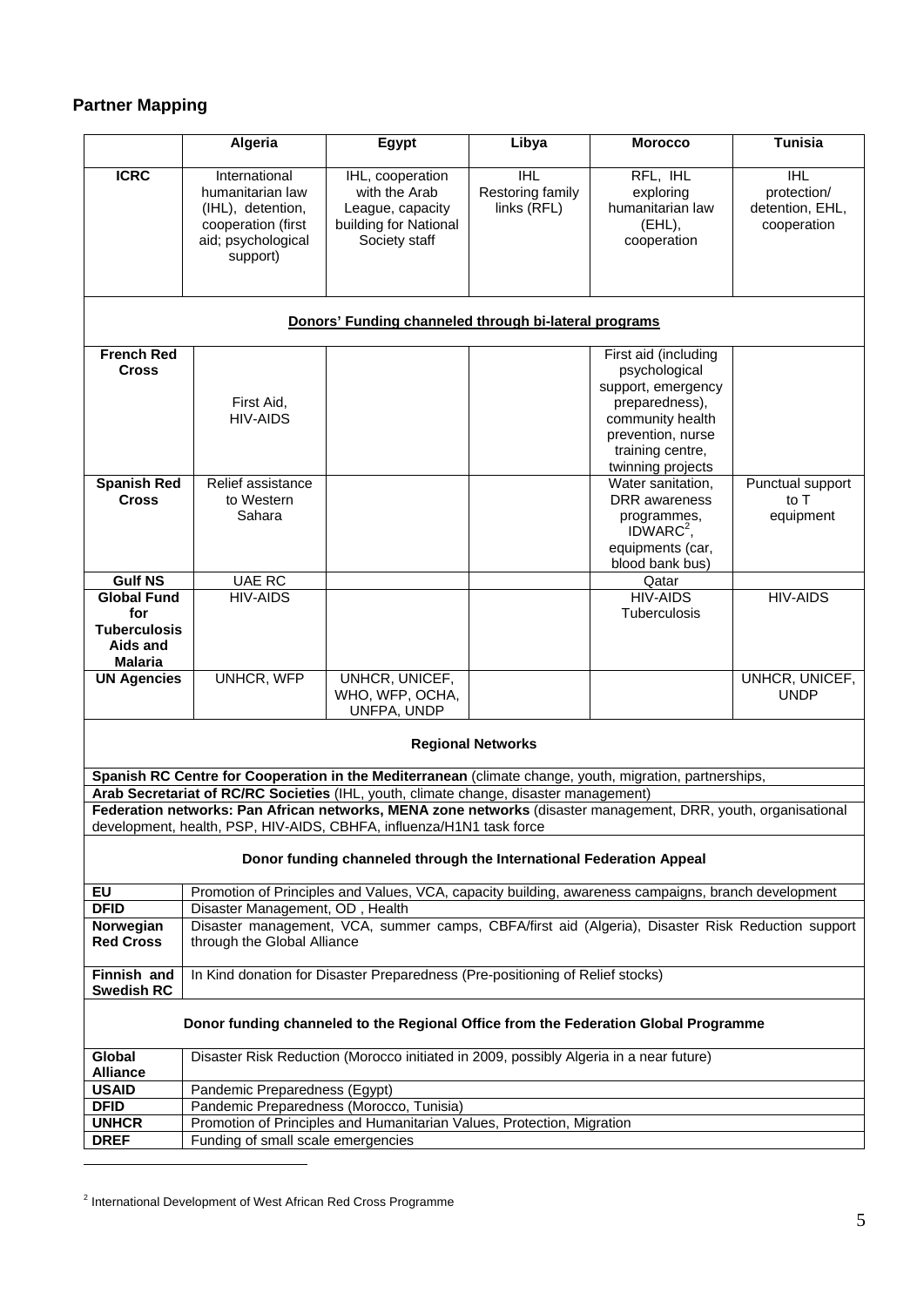The National Societies, many with existing good relations with their respective ministries, are developing a more structured and strategic dialogue on the basis of concrete programme delivery.

The regional support Plan for 2010-2011, in line with the Strategy 2020 of the International Federation, focuses on facilitating the building of strong North African National Societies by strengthening their capacities and providing technical support to the four core programmes of disaster management, health and care, organizational development, as well as the Fundamental Principles and Humanitarian Values. Assistance will continue to be provided at regional level through knowledge sharing, exchanges of best practices, and strengthening of effective networks. At national level, tailored assistance will be provided to meet the National Societies' priorities and needs, ensuring that both approaches complement and are coherent. Forging new and effective partnerships within and outside the Movement to mobilize the resources needed and to effectively advocate on behalf of the vulnerable, remain vital for achieving the outlined objectives and outcomes.

Strong networks are established in North Africa, providing a regional platform for National Societies participation and strengthening the relationships between themselves. Cross border programmes are developed in the field of DRR, road safety, youth and Principles and Values. Twining projects are developed and others are envisaged. The objective is to build confidence in working as a International Federation and capitalizing on partner National Societies' (PNSs) or partners expertise and resources in the region for the benefit of the hosting National Society. It implies increasing harmonized planning, developing common and complementary approaches.

# Secretariat supported programmes in 2010-2011

The International Federation and its National Societies are facing many contemporary challenges and a flexible approach is developed to adapt to a fast changing world. Simultaneous efforts need to be made at household and the community as well as at national or global level.

The two-year plan mainly focuses on supporting the National Societies to scale up their programmes, to develop adequate structures to support their service delivery to communities, to pursue humanitarian diplomacy, raising awareness at government level as well as for the public and corporate sector, highlighting the new challenges raised by new sources of vulnerability in the region - migration, increased violence, health risks/emerging diseases, and climate change.

This plan is built on a shared programme vision for the Secretariat at country, regional, zonal and Geneva levels, seeking for complementarity and best use of the resources available at all levels. This vision is translated through a coordinated and integrated field approach.

## Disaster Management

<u>.</u>

#### **a) The purpose and components of the programme**

#### **Programme purpose<sup>3</sup> Reduce the number of deaths, injuries and impact from disasters**

The disaster management programme budget is CHF 1,117,019 (USD 1,082,615 or EUR 734,999).

The plan is placing a specific emphasis on building local institutional capacity to respond to disasters and to reduce vulnerability and risk as well as on building resilience at community level. The components are interdependent and constitute an integrated approach to disaster management at all levels of action. It should be understood in conjunction with the International Federation policies, the MENA disaster management strategy and the global health and care strategy, as health plays an important part of the disaster management action.

<sup>&</sup>lt;sup>3</sup> In this plan, 'purpose' is defined as 'the publicly stated objectives of the development programme or project'. Source: OECD-DAC glossary.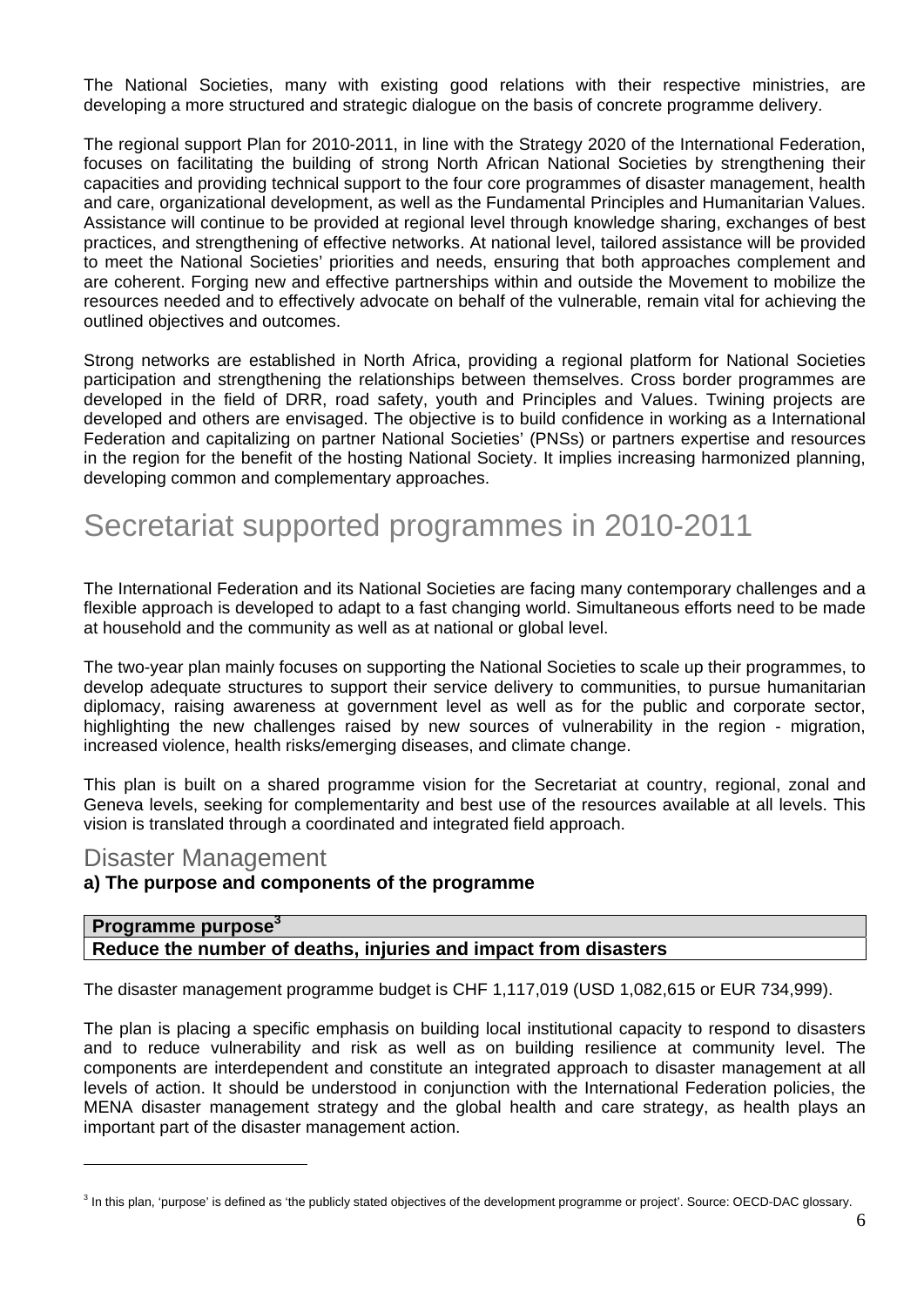In order to ensure an integrated approach, the North Africa representation is promoting and supporting community based initiatives including first aid, psycho-social support, food security, nutrition, water and sanitation, hygiene promotion and HIV-AIDS interventions in emergencies to reduce the risk of public health emergencies and build community resilience.

#### **Programme component: Community and organizational preparedness**

**Outcome: Communities in target areas are aware of disaster hazards and are well prepared to effectively cope with effects of localized disasters.** 

The International Federation is encouraging and strengthening the self-reliance of individuals and communities to reduce their vulnerabilities to public health emergencies and disasters. During 2010- 2011, focus will be given on mapping and programming. Vulnerability and capacity assessment (VCA) will be conducted and communities' capacities and involvement in programme design and implementation will be increased. Policies and planning (disaster management plans, contingency plans, DRR strategy), human resources (disaster management units, national and regional intervention teams (NIT); regional disaster response teams (RDRT)), and development of tools and systems will be prioritised. Three National Societies will have replicated the VCA process in 20 additional branches and National Society contingency plans will be updated and reviewed both at local and national level in three National Societies. Involvement of community leaders or marginalized groups in the planning process will be increased.

#### **Programme component: Disaster response and recovery**

**Outcome: The impact of disasters on people's life in affected areas is reduced through effective and timely emergency response.** 

The recovery programmes will mainly aim at developing National Societies' capacities in the field of livelihoods and shelter programming. The regional representation is working with National Societies to ensure that national, regional and international disaster response tools and guidance are improved and used in a harmonized way. National Societies' capacity to mobilize teams, and respond faster and effectively to disasters will be increased. Two simulation exercises will be organized at country level on specific themes together with partners and stakeholders. In addition, three NITs and RDRTs in North Africa will be strengthened and operational. The number of new volunteers involved/recruited in disaster management operations will be increased as well.

#### **Programme component: Community based disaster risk reduction**

**Outcome: Communities are better prepared to prevent the risk and to cope with the impact and stress of the disasters.** 

Under this component, focus will be given on climate change, pandemic preparedness, road safety and emergency health. Disaster preparedness awareness, prevention and mitigation is crucial, as well as road safety, CBHFA and programmes targeting schools.

The CBDRR strategy is expected to be in place in two North African National Societies in the end of 2011. Morocco and Algeria will be included in the International Federation's DRR global alliance. The memorandum of understanding (MOU) and partnerships with Ministry of Education and the private sector will be activated in Morocco, Algeria, Tunisia and Egypt. Two DRR awareness campaigns will be conducted.

#### **Programme component: Migration**

**Outcome: The protection and living conditions of migrating people will be increased.** 

The focus of this component is to defend/present a plea for the migratory issues in order to create a more secure environment based on the Principles of humanity, fairness and Humanitarian Values such as tolerance, respect and fighting discrimination. Providing humanitarian assistance to migrants and expelled people and protecting and integrating marginalized groups in general is crucial.

One field survey and two awareness campaigns will be conducted in Algeria, Libya, Morocco and Tunisia. The promotion of Principles and Values module will be integrated in all National Society programmes. Migrants will be able to continue to access the Red Crescent structures such as clinics, health centres, vocational training centres, and community centres, etc.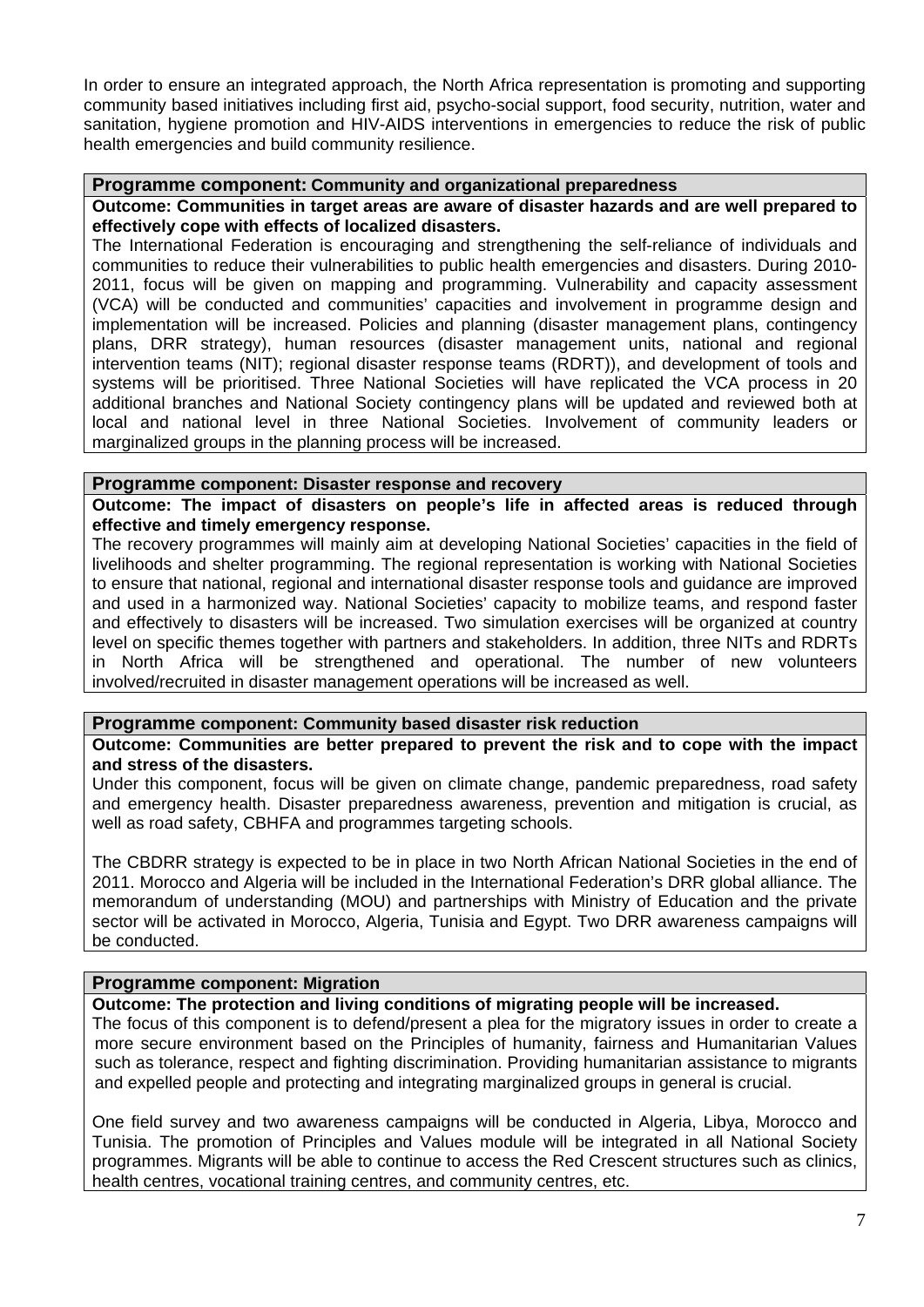## Health and Care **a) The purpose and components of the programme**

#### **Programme purpose**

**Reduce the number of deaths, illnesses and impact from diseases and public health emergencies** 

The health and care programme budget is CHF 697,455 (USD 675,973 or EUR 458,925).

Under the health and care programme, the National Societies will mainly focus on prevention, fight against stigma and discrimination, capacity building, strengthening volunteers' and staff skills, addressing advocacy and public awareness and reinforcing partnerships and networking.

#### **Programme component: HIV and AIDS and other infectious diseases (including psychosocial support)**

**Outcome: National Societies' response capacity to HIV/AIDS and other infectious diseases is strengthened.** 

The programmes will be scaled up in line with HIV and AIDS national strategy through IEC<sup>4</sup>. Peer education project activities will be enhanced and the regional HIV/AIDS network will be strengthened. Two anti-stigma campaigns will be organised and formal partnerships with national AIDS networks and further partners will be strengthened. National Society staff will be participating in networks, forums, trainings and meetings. PSP component will be integrated in the activities.

#### **Programme component: First Aid /CBHFA (including psycho-social support)**

**Outcome: Communities' capacity to reduce the vulnerability related to the public health preparedness and response is increased.** 

CBHFA will be reinforced through three country training of trainers and local trainings will be conducted in communities according to the vulnerabilities. There will be increased integration of fist aid and CBHFA activities into the disaster management programme. National Societies' initiative on small scale projects will be supported. Promotional materials will be produced and translated into Arabic and French. A first aid professional training will be delivered as an income generating activity. PSP component will be integrated in the activities.

#### **Programme component: Community based development programmes**

**Outcome: Focused and effective community development projects are adequately supported to respond to a real vulnerability.** 

Community development programmes are integrating several components (first aid, PSP, health education, disaster preparedness, road safety, risk reduction programme) to empower the vulnerable communities to be responsive to their needs.

Real vulnerabilities will be assessed through the VCA programmes leading to identification of DRR activities such as summer awareness programmes and health caravans. Health promotion including mother and child health and nutrition programmes will be supported as well. Communities can and will be strengthened through educational and vocational social welfare programmes addressing challenges such as literacy and social exclusion of marginalised groups (elderly, handicapped, homeless, and migrants).

1

<sup>&</sup>lt;sup>4</sup> Information, education, communication programmes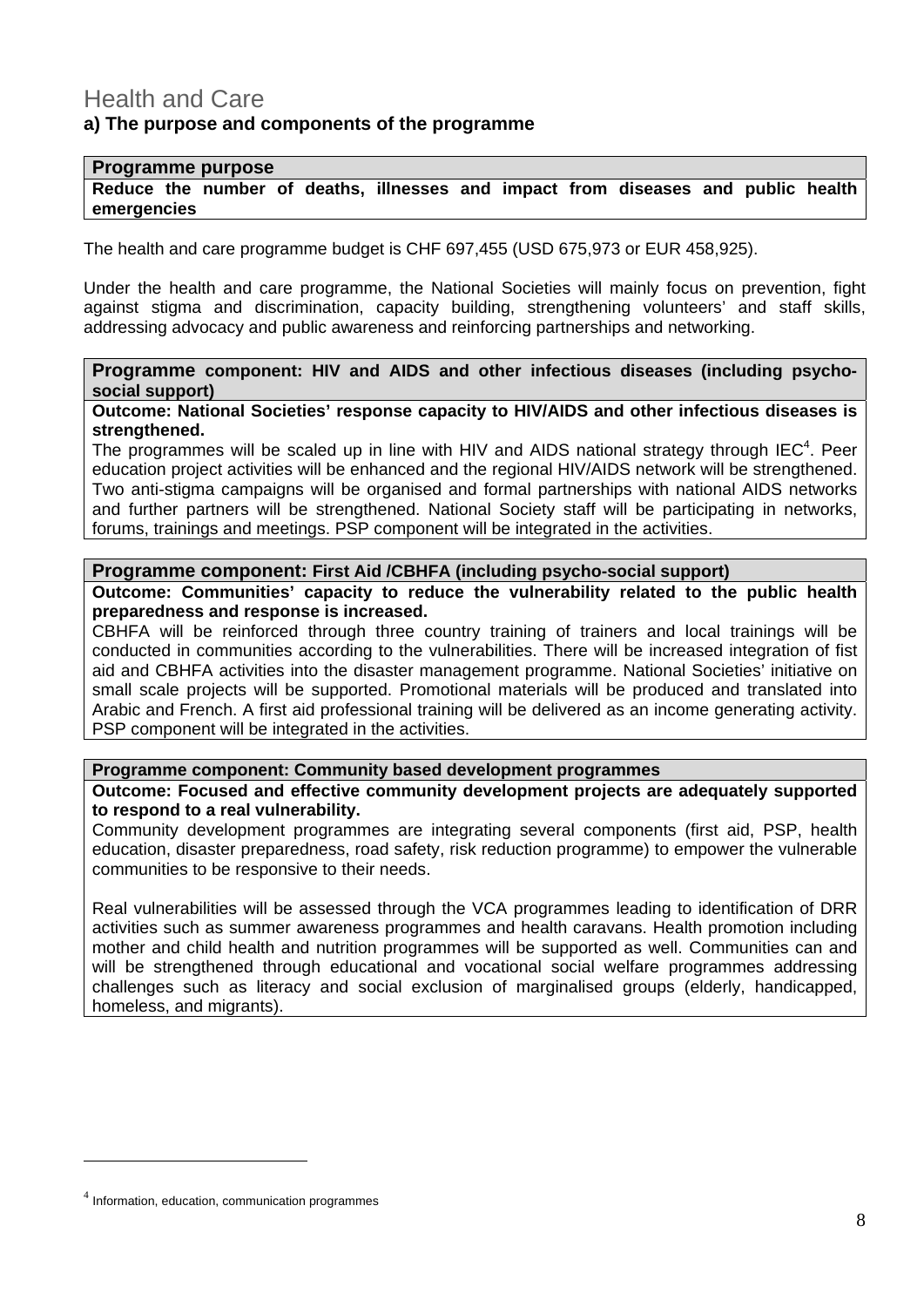#### **a) The purpose and components of the programme**

#### **Programme purpose: Increase local community, civil society and Red Cross/Red Crescent capacity to address the most urgent situations of vulnerability.**

The organisational development/capacity building budget is CHF 413,476 (USD 400,741 or EUR 272,067).

The organizational development programme seeks to address the global agenda goal linked to the ten areas of improvement of the Federation of the Future. The regional programme aims to contribute to the development of well functioning societies in North Africa that are able to reinforce their position in the civil society through efficient service delivery and advocacy, based on a clear vision and mission regarding their role.

Organizational development, together with disaster management, is one of the key issues in the region. The Red Crescent Societies are increasingly aware of the importance of such a process but remain slow to address it and to build on appropriate structures, invest in professional staff, which somehow explains the limited absorption capacity in terms of programme implementation

#### **Programme component: Support to governance**

**Outcome: Strategic planning and issues on integrity and legal basis will be addressed.**

Support will be given to governance at regional conferences. Strategic plans will be reviewed in Morocco and in Algeria. One leadership training will be conducted in Arabic and one will be conducted in French. Two National Societies will review their statutes. A consultation process with North Africa leaders will be established.

#### **Programme component: Branch development**

**Outcome: North Africa National Societies have improved their branch capabilities and the interaction of volunteers, staff members with their communities**.

Under this component, three pilot programmes will be developed in the branches. In addition, five twinning programmes will be developed between the National Societies, and two National Societies will develop a capacity building plan.

#### **Programme component: Volunteers and youth management**

#### **Outcome: National Societies' management systems and databases are strengthened.**

Volunteers and youth policies will be revised and strengthened. Work will be conducted with public authorities and partners towards the establishment of a legal framework for volunteers. Effective representation of youth in the general Assemblies, conferences and forums is planed.

Structure of the Red Crescent youth will be strengthened and their involvement into National Society planning and decision making will be increased. The National Societies' volunteers database will be computerized. Peer education and school programmes will be emphasized and the national youth network will be strengthened.

#### **Programme component: Gender**

**Outcome: North Africa National Societies have developed clear gender policies and integrated the gender issue across their programme activities.** 

The National Societies' programmes will be reviewed based on the gender perspective. A pilot project will be designed in three National Societies. Regional gender planning and experience sharing will be focused on and gender tool kits will be adapted to the National Societies' context.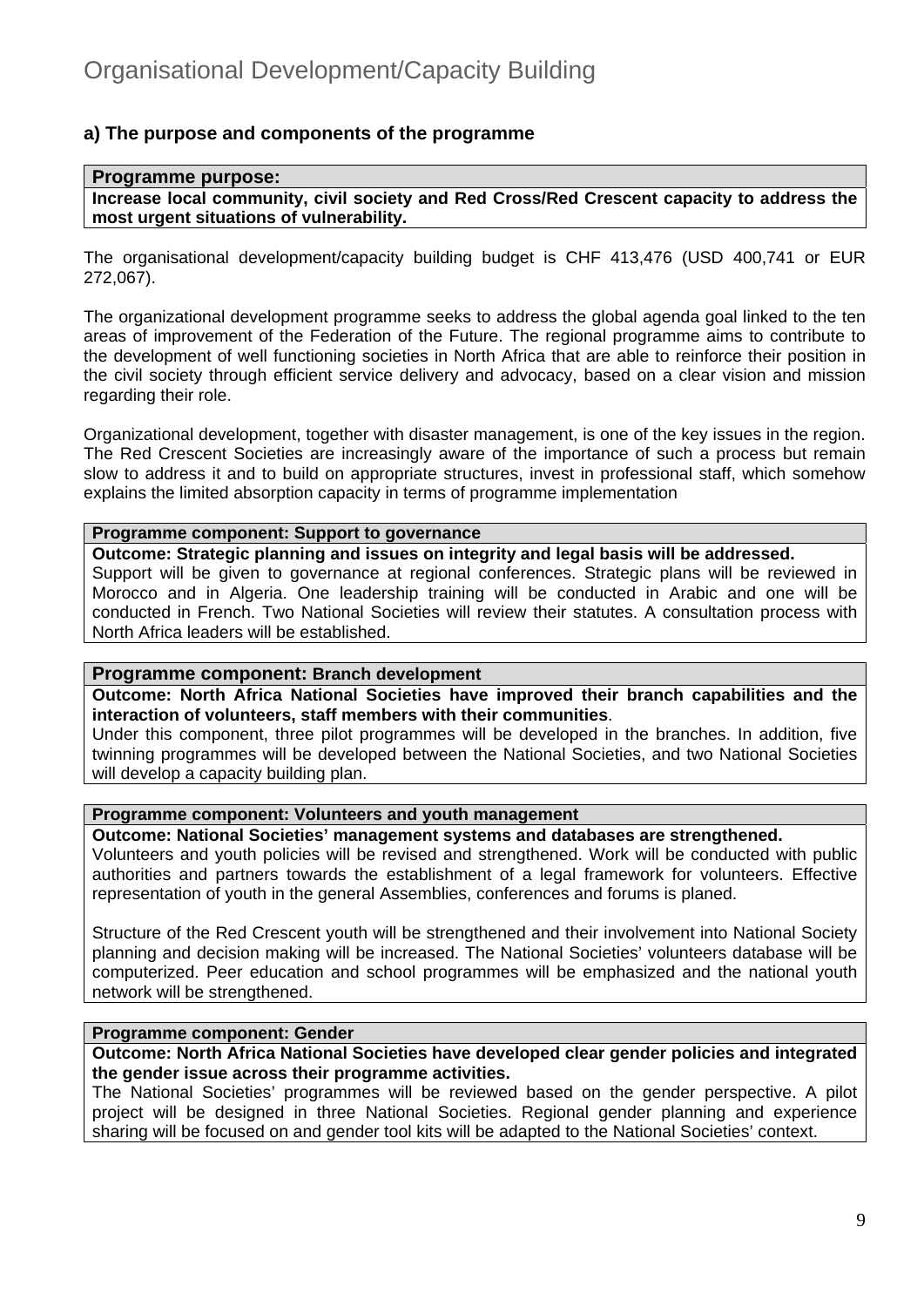#### **Programme component: Capacity building**

**Outcome: North Africa National Societies' capacity building plans are completed and implemented**.

During 2010-2011, two National Societies will review their programmes and design of capacity building plans. Workshops in the field of planning, monitoring/reporting, finance, and resource mobilization will be conducted.

International Federation mechanisms such as the capacity building fund, intensified capacity building and Empress Shoken Fund will be utilised. National Societies will invest in appropriate management systems such as a database, computerized system for logistics, relief, finance, human resources, archiving, etc.

## Principles and Values

#### **a) The purpose and components of the programme**

#### **Programme purpose**

**Promote respect for diversity and human dignity, and reduce intolerance, discrimination and social exclusion.** 

The Principles and Values programme budget is CHF 1,543,330 (USD 1,495,795 or EUR 1,015,511).

The declaration "Together for Humanity" adopted by the 30th International Conference reads the following: We will intensify efforts to mobilise community respect for diversity and action against racism, discrimination, xenophobia, marginalization and other forms of exclusion, faced by all vulnerable groups, also empowering volunteers and youth in humanitarian activities to prevent, defuse or mitigate violence.

As North Africa will continue to have flow of migration, a regional Humanitarian Values based approach to the communities hosting migrants has been adopted. A future where children, women and men risk there lives to reach other countries cannot be allowed and it is a priority concern of all Red Crescent Societies in the region. Specific public and awareness campaigns and assistance programmes are planned for the next two years.

The two years programme focus on creating a safer environment for national communities exposed to the consequences of migration, combating exclusion, marginalization, act of xenophobia, promoting dignity and respect for all, ensuring assistance to vulnerable groups deprived of any access to basic right such as health and information. The programme integrates the promotion of Principles and Values at all levels of Red Crescent activities in order to promote a culture of diversity and peace and reduce the violence in the communities.

#### **Programme component: Fundamental Principles and Values**

**Outcome: The communities' awareness of the Fundamental Principles and values is strengthened.** 

Principles and values will be integrated in all Red Crescent activities. National Society programmes will be reviewed and adapted in line with the Principles. The youth as agents of behavioural change and gender networks will be utilised to implement activities at field level.

#### **Programme component: Migration**

**Outcome: Safer environment at community level is enhanced.** 

National Societies will be supported in defining their position on migration and in their dialogue with concerned authorities (clarification of the auxiliary role of the National Society). Emphasis will be given on communications strategy and awareness campaign (production of Principles and Values tool kits). Harmonised communications support will provided by RC/RC partners. In addition, a regional migrant webpage will be set.

Field research will be conducted and participatory approaches developed through a VCA process. Community based projects will be identified and implemented aiming to change the behaviours of the community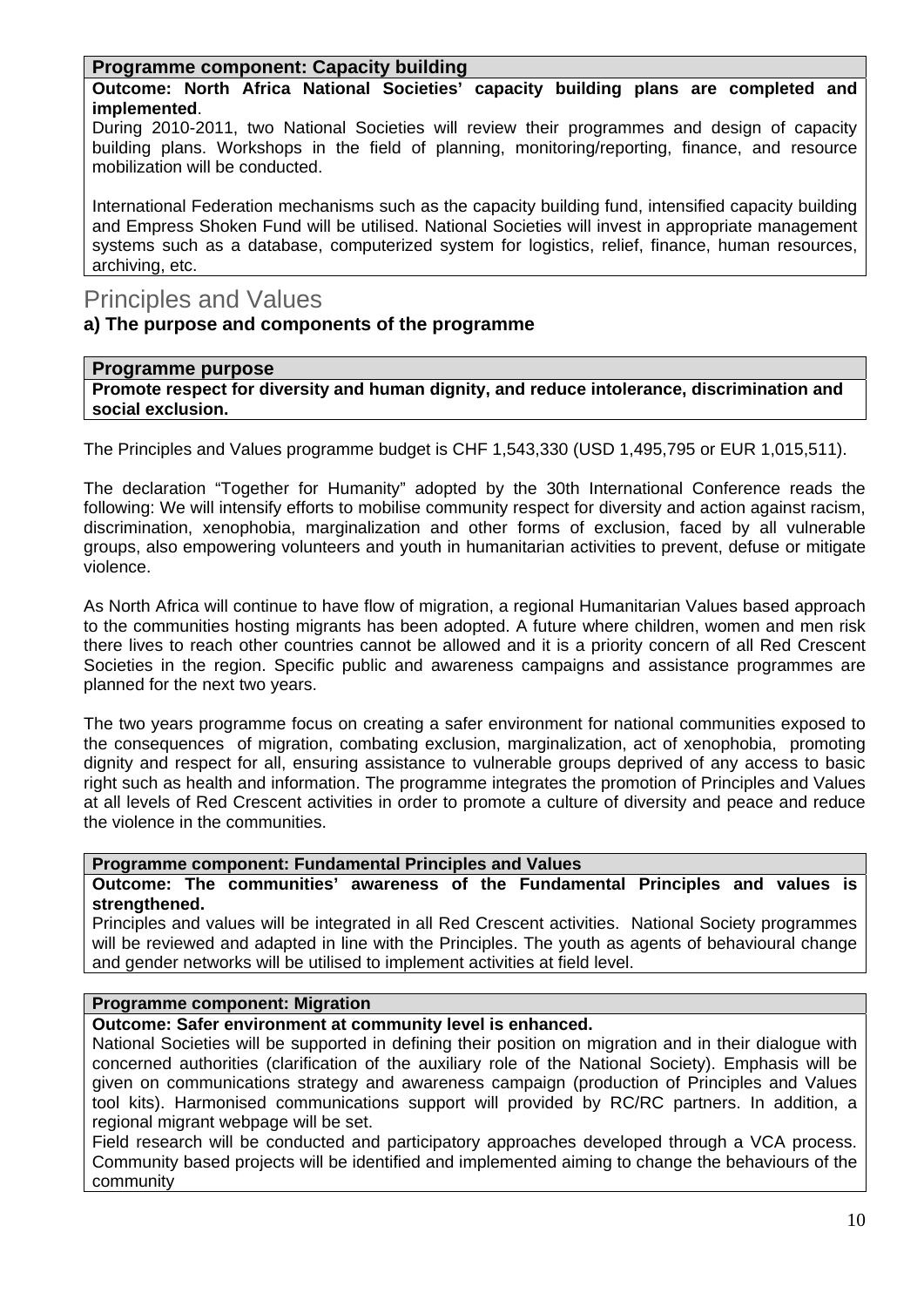#### **Programme component: Information and communication**

**Outcome: National Societies' active network with media is in place.**  Under this component, media workshops will be developed as well as new partnerships with media. RC/RC and other special World Days will be celebrated through various communications events.

#### **b) Profile of target beneficiaries**

The measurement of target population is posing a real challenge. There are no standard tools and baselines available at the National Society level and the way of measuring differs not only from country to country but also from branch to branch. There is little consensus on measuring the population based on gender or other categories such as elderly, youth, handicapped and rural versus urban groups. As a result, the monitoring and the reconciliation of these figures provided may become a difficult exercise at the time of the analysis.

Another challenge lies with the data collection. In most North African National Societies, the branches have great autonomy and do not systematically report on detailed programme achievements. Communications between the branches and the headquarters is often weak, adding to the fact that most of the headquarters are not equipped with adequate staff and systems to collect, monitor or analyze all this data.

Due to limited resources of the National Societies, programmes are often built through an effective integrated approach. Thus, attempting to segregate the data per programme for the calculation of beneficiaries may lead to duplication of beneficiaries and wrong interpretation of the final data collected One of the focuses of the regional programme is for the North African Red Crescent Societies, together with the International Federation, is to develop a coherent and comprehensive statistical data collection system that could be applied at national and local level and be used for all Red Crescent programmes and activities in the region.

The majority of beneficiaries of the programmes outlined in this plan are:

- Direct beneficiaries: Red Crescent staff, volunteers, trainers, members and youth. More than 65 per cent of National Society volunteers are female.
- Indirect beneficiaries: Communities. Within these communities, female youth and specific groups at risk represent the most vulnerable and exposed groups.

#### **c) Potential risks and challenges**

North Africa is prone to natural disasters and has over the past years experienced a range of emergencies. Earthquakes continue to be a threat as countries – particularly Algeria, Morocco, Egypt and Tunisia – lie on a major fault line. The consequences of climatic changes are posing new challenges in these countries: flash floods, tornadoes and cold waves. In addition, the effects of the terrorist attacks in Egypt, Algeria and Morocco and the volatile political climate cannot be underestimated, as they pose serious security risks. Health crises and local health hazards, technological disasters, mass accidents, road accidents also represent a significant risk to the region.

Migration is still perceived as a very sensitive issue linked to security, which has an impact on the development of a humanitarian approach based on dignity, respect and support to vulnerable and marginalized groups. Delay in implementation of the activities is a risk and advocacy with the public authorities remain a priority.

Challenges in terms of management capacity were identified such as lack of adequate structures and systems to support programmes, high centralization of responsibilities, unbalanced distribution of authority, inadequate human resource management (staff and volunteers), and project and financial management. Significant progresses were achieved in the last years. National Societies are increasingly addressing these issues, working on capacity building plans and are needed to be supported on a long term in those efforts.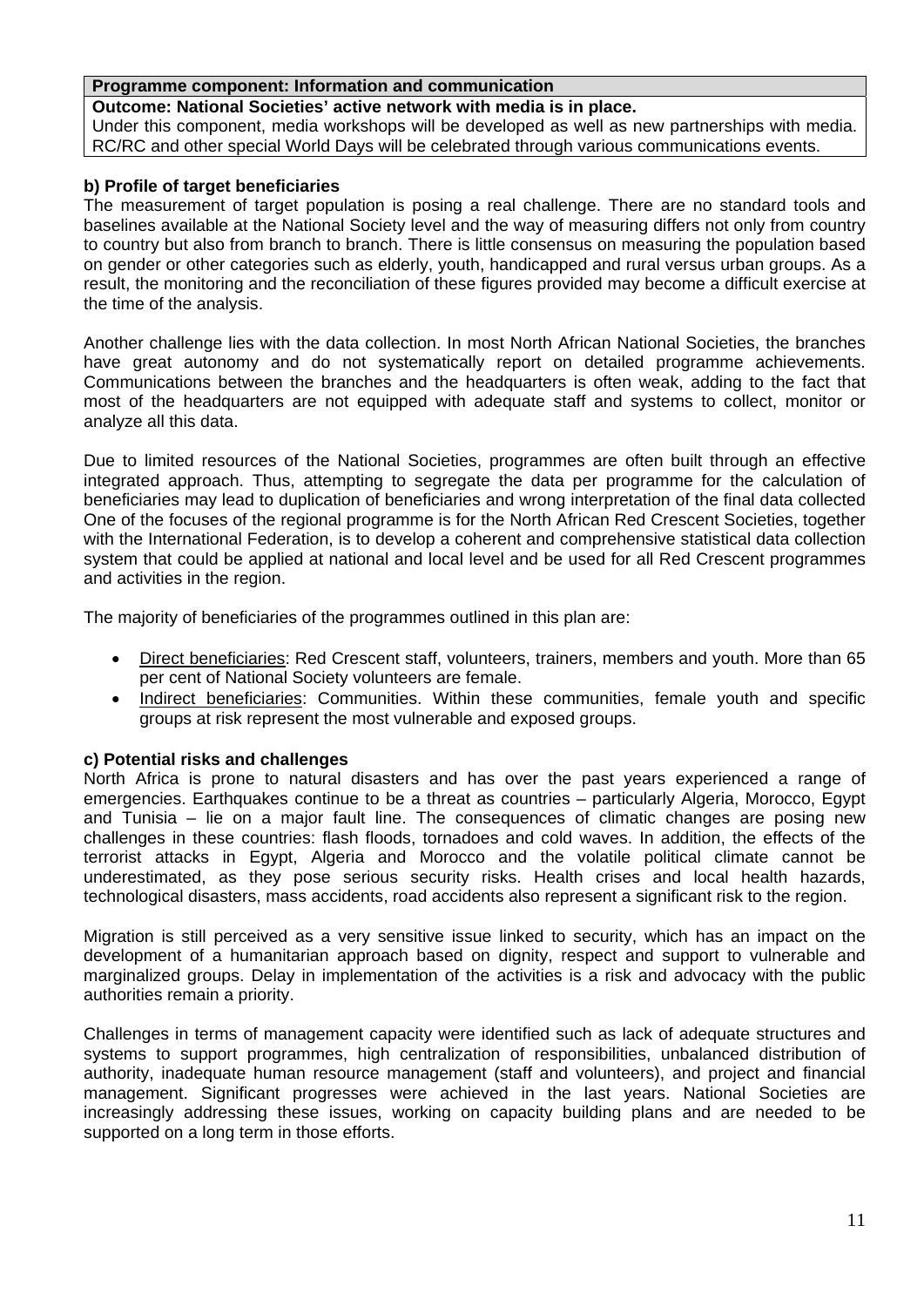## Role of the secretariat

The secretariat's budget for its support role is CHF 88,779 (USD 86,045 or EUR 58,417).

#### **a) Technical programme support**

The International Federation representation for North Africa focuses on facilitating the strengthening of the five North African National Societies by building their capacities and providing technical support in the four core areas. Accordingly, the regional representation is adopting a flexible approach to meet the diverse needs of the National Societies and the challenges faced, supporting a country tailored approach which complements the MENA zone strategic directions. Continuity for long term programme objective will be ensured. Expertise and human resources support will be sought through the regional platforms, thematic networks, the pool of experts within the National Societies and the RC/RC Movement partners present in the region.

#### **b) Partnership development and coordination**

The regional coordination is based on the enabling actions of the new Strategy 2020 which are to function effectively as Federation (strengthening the cooperation and coordination processes, supporting arrangements to deliver outcomes, improving planning, performance management and accountability) and to pursue humanitarian diplomacy (providing the basis for a greater humanitarian access). Hence, the regional representation will continue to actively support regional exchanges, cooperation and networking. All these components are integrated in the approach developed for programmes in the four core areas.

In 2009, Moroccan RC joined the global alliance for DRR and has been working on a three years strategy. This global alliance will enable a better mobilization of capacities and resources to provide harmonized, effective support to Moroccan RC for implementing programmes that will contribute to the achievements of the global agenda. Algerian RC is planning to initiate a similar process in the end of 2010.

The coordination with Movement partners in disasters is part of the contingency planning exercise at national but also Secretariat level. Several lessons were drawn from the Gaza operation such as the role of Egyptian RC, the International Federation, ICRC and the PNSs in the management of the emergency crisis; use of the International Federation emergency mechanisms at time of the crisis; relation with the authorities; understanding of the concept of auxiliary to the government; and access to the beneficiaries.

Cooperation and coordination with ICRC is good in North Africa mainly in the field of humanitarian concerns generated by international migration, disaster management, governance support (National Societies' statutes and leaderships), RFL as well as in communications. Both regional offices have a clear common interest in supporting the development of a network of strong National Societies that can respond rapidly and effectively to humanitarian needs. Joint planning processes do ensure that realistic priorities are set, that activities complement each other, and that there is no duplication of efforts and resources.

Regular planning and monitoring meetings are held with between Movement components present in the country (French Red Cross and Spanish Red Cross) looking at complementary approaches and reinforcing the RC/RC Movement image in the countries and in the region to the benefit of the National Societies.

It is essential for National Societies and the International Federation to engage in non-Movement operational level coordination and planning processes. This will contribute to avoiding duplication and gaps in responses while at the same time strengthening the Movement's position and profile in the humanitarian sphere. Special attention is placed on reinforcing the cooperation with the regional development institutions, development banks, donor missions, European Union and UN agencies and other key NGOs to investigate for deeper public and government support as well as greater resources for National Society programme implementation and service delivery to communities in needs. On the basis of successful approaches, for the sake of long term sustainability and as an exit strategy, the regional representation is also encouraging direct contact with the National Societies to increase and build partnerships with the corporate sector.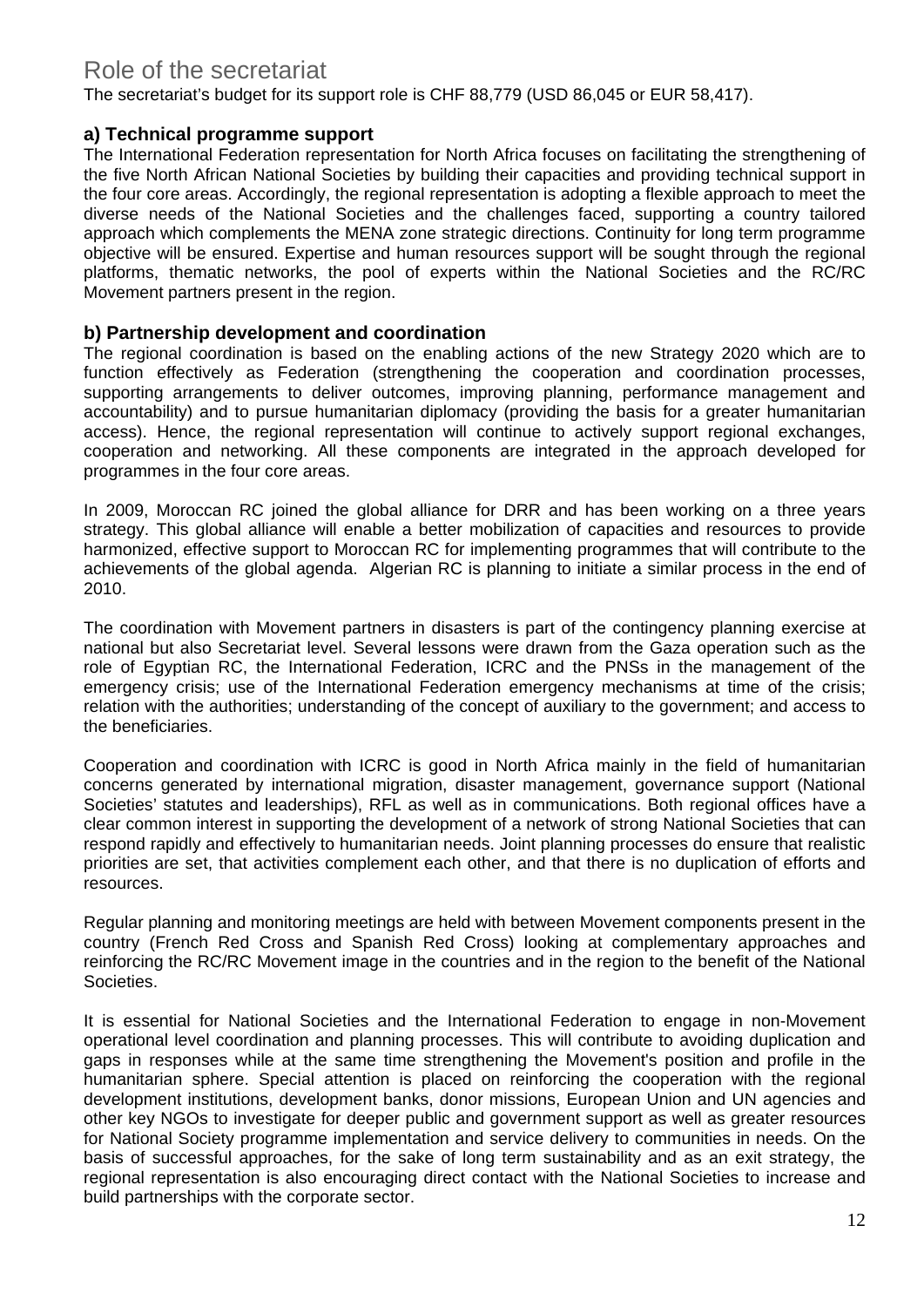With an increased number of partners active in the region such as the European Union, the World Health Organization (WHO)/Regional Office for the Eastern Mediterranean (EMRO), WHO/Mediterranean Center for the Reduction of Vulnerabilities, the United Nations Population Fund (UNFPA), the United Nations Development Programme (UNDP), Global Fund for Tuberculosis, AIDS and Malaria (GFTAM) the United Nations Children's Fund (UNICEF), Joint United Nations Programme on AIDS (UNAIDS), NGOs and country authorities, the regional representation has a key role to play in supporting better advocacy and coordination of support to National Societies. Increased National Society participation and ownership will be promoted through the process of building strategies, priorities and needs.

The National Societies, which are already experiencing good relations and contacts, with the assistance of the International Federation, are developing a more structured and strategic dialogue with their governments and respective ministries on basis of effective programme delivery. This dialogue helps to clarify and address their unique role of auxiliary to the public authorities, re-defining the terms of their cooperation and the specific added value they can bring within the civil society.

#### **c) Representation and advocacy**

North African National Societies have been well represented in the past years in the RC/RC governance (Egyptian RC, Tunisian RC and Algerian RC being governing board members for eight years respectively; the secretary general of the Egyptian RC being the vice-president for Africa and currently the chair of the health commission as well as the board member of the RC CCM; the secretary general of Tunisian RC being the co-chair of the Federation of the Future process, and currently a member of the high advisory group working on the Strategy 2020 as well as the Pan African coordination team representative for North Africa). These experiences and extensive knowledge of the International Federation and the International RC/RC Movement is a strong asset for the advocacy work done at country level.

Through their programmes and activities and the RC/RC global campaigns conducted in the region, the North Africa representation and the National Societies' leaders are mainly focusing their advocacy work on key messages and the International Federation's position. The focus is on:

- the international organisation status of the International Federation, and the auxiliary role of National Societies;
- The worldwide membership of the International Federation, and its community base through National Society presence in virtually every community, everywhere;
- The unique network of tens of millions of trained volunteers, as indispensable partners
- The International Federation's global agenda and the Strategy 2020 it drives;
- The value of partnerships, driven by the 2007 International RC/RC Conference declaration, "Together for Humanity";
- The Fundamental Principles of the International RC/RC Movement and more particularly the independence of the Movement components including National Societies.

The 2010-2011 Plan provides many opportunities for National Society governance, middle management and youth to increase their representation on international conferences, thematic forums, as well as exposure to statutory meetings such as the General Assembly. These opportunities are also reinforcing the membership and partnership with RC/RC global networks.

# Promoting gender equity and diversity

Although progress on gender indicators and gender equality in North Africa has been recorded over the past few years, the gender gap remains a challenge for the region. Significant advances are made on social gender indicators, notably faster improvements in female education than any other region, while progress on gender empowerment indicators such as participation in the economy and politics has lagged behind. There are great intra-regional disparities in women's participation in the economy and the extent to which this participation has increased or decreased. There has been an increase in Algeria and Tunisia, while Morocco has seen a decrease. Despite an annual growth in gross domestic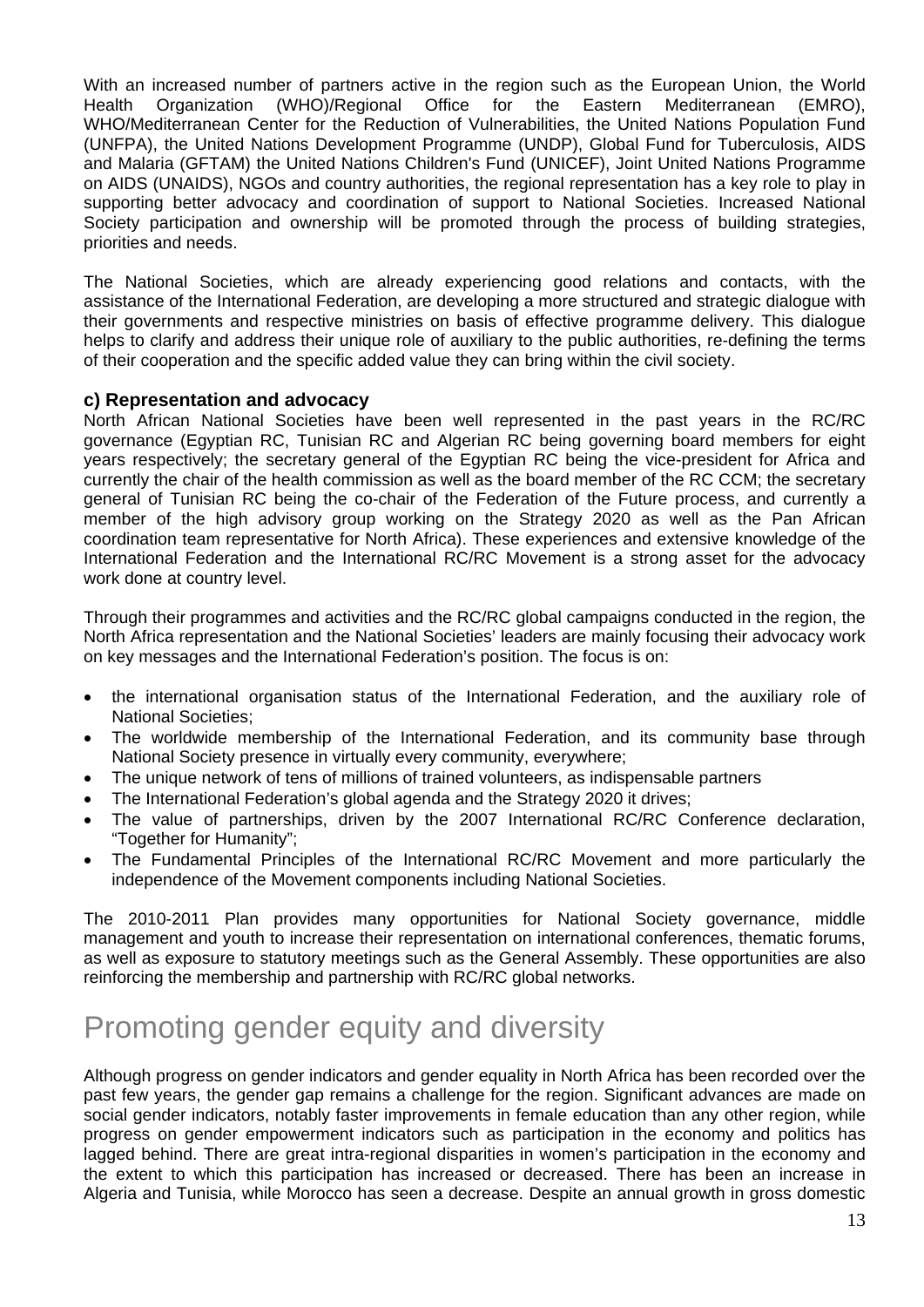product (GDP), most North Africa countries continue to struggle with high unemployment rates and women are disproportionably at risk. The widest gap between male and female unemployment can be seen in Egypt.

Following the operational framework, the MENA gender network, three objectives were defined for the agenda of the regional representation's support in 2010-2011. These are upgrading knowledge and skills of women in the National Societies; considering the specific needs, capacities and vulnerabilities of women and men in the disaster management and health programmes; and increasing the involvement of women at all levels of the societies. Training and networking are key components as well as empowering women through Red Crescent activities and participation in project management. All National Societies are encouraged to develop a more specific plan of action, with time-lines, including revising at least one of their current programmes from a gender perspective; updating data on the participation of men and women in their National Society; and designating a gender focal point if a National Society has not yet done so**.** 

The focus for the next two years, in line with the recommendations and adoption of resolution at the General Assembly, will be placed on programmes reducing the violence to women. Youth and women constitute the best agent for behavioural changes in the communities.

# Quality, accountability and learning

Efficient and timely support is provided to the National Societies in North Africa on the basis of approved regional strategies and country plans. Focus is placed on developing National Society capacity building plans to improve the management, accountability of programs supported by the International Federation. The efficiency and effectiveness of the International Federation work and assistance correlates directly with the willingness and capacity to promote open and transparent cooperation based on agreed and shared goals, priorities set up by the National Societies and the ability to work together by using existing resources and structures. Expertise, potentials and resources are present in the region. The regional representation will continue in 2010-2011 to map, analyze and share resources among the National Societies, thus allowing them to call upon inter-regional expertise whenever needed.

## How we work

| The International Federation's   Global Agenda Goals: |                                                                    |
|-------------------------------------------------------|--------------------------------------------------------------------|
| activities are aligned with its $\bullet$             | Reduce the numbers of deaths, injuries and impact                  |
| Global Agenda, which sets out                         | from disasters.                                                    |
| four broad goals to meet the $\bullet$                | Reduce the number of deaths, illnesses and impact                  |
| Federation's mission to "improve                      | from diseases and public health emergencies.                       |
| the lives of vulnerable people by                     | Increase local community, civil society and Red Cross<br>$\bullet$ |
| mobilizing the<br>of<br>power                         | Red Crescent capacity to address the most urgent                   |
| humanity".                                            | situations of vulnerability.                                       |
|                                                       | Reduce intolerance, discrimination and social exclusion            |

## Contact information

For further information specifically related to this plan, please contact:

• **In Algeria: Dr. Hadj Hamou Benzeguir, President, Algerian Red Crescent Society, Algiers; phone: + 213 21 633 155; fax: + 213 21 633 690; email: president@cra-dz.org**

and promote respect for diversity and human dignity.

- **In Egypt: Prof Dr. Mamdouh Gabr, Secretary General, Egyptian Red Crescent Society, Cairo; phone: +20 22 6703979; fax: +20 22 6703967; email: erc@egyptianrc.org**
- **In Libya: Dr. Solayman Eleghmary, Secretary General, Libyan Red Crescent Society, Benghazi; phone: + 218 61 909 52 02; fax: + 218 909 58 29; email: libyan\_redcrescent@libyamail.net**
- **In Morocco: M. Abdeslam Makroumy, Director General, Moroccan Red Crescent Society, Rabat; phone: + 212 37 650 898; fax + 212 37 65 32 80; email: crm@menara.ma**